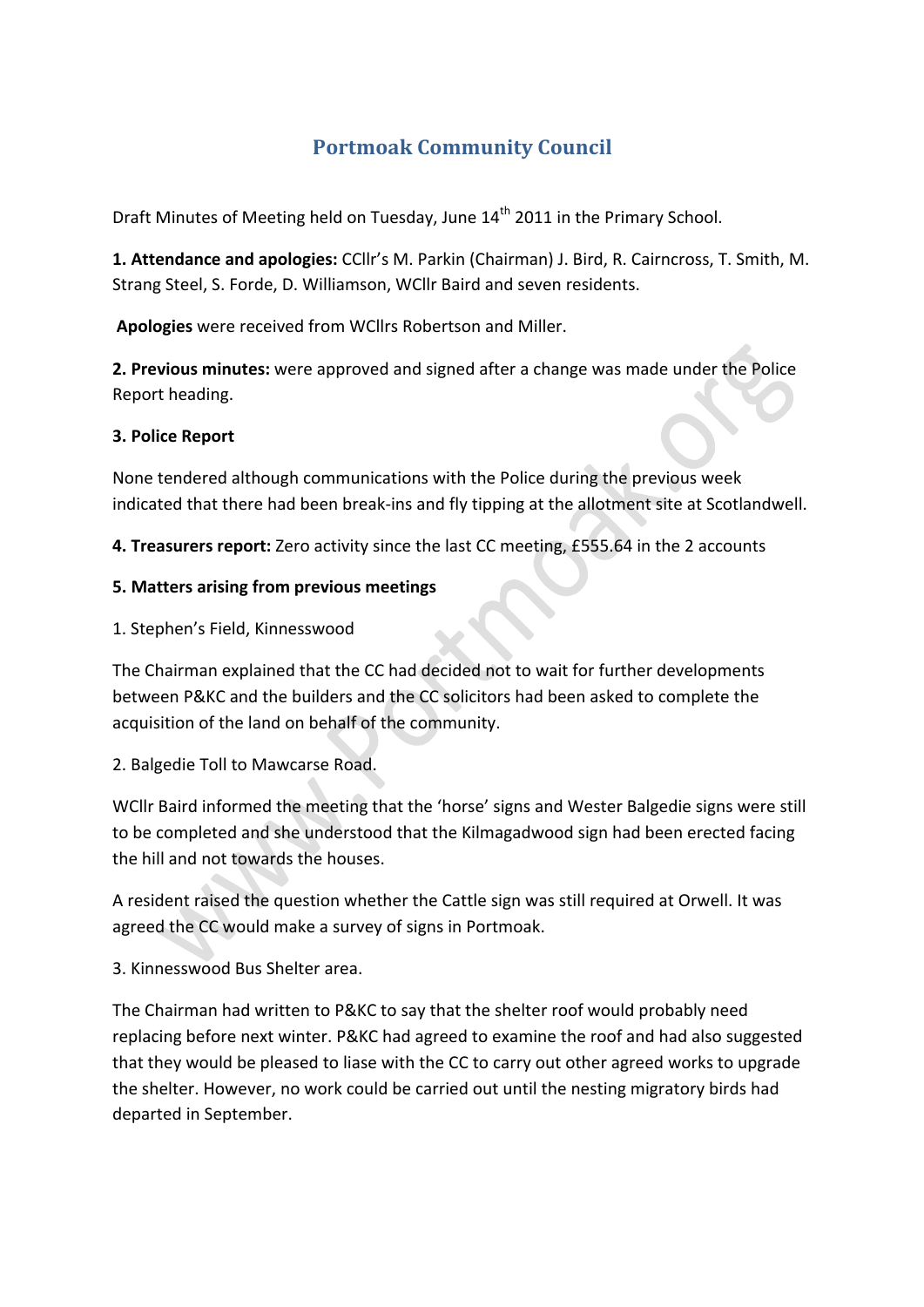# 4. Build Outs

WCllr Baird reported on the progress she had made with the roads dept. and although they had been constructed under a standard design there was still the problem with lack of visibility on the 'reverse' side of the bollards. It was thought that a simple reflective strip could prove beneficial.

5. Water level in Loch Leven.

Awaiting a response from the Loch Leven Trustees following a letter from the Chairman to the Trustees in May 2011.

## 6. The Convention of Perth and Kinross Community Councils

There was a previous suggestion to dissolve the convention through lack of interest shown by the membership although new ideas had been brought forward to continue the Convention in some way. The Chairman would be attending the July meeting.

7. Wall opposite Portmoak Hall.

There were many problems with the wall and after much discussion there were as many answers as problems. There has been some first aid repairs carried out but these are not considered satisfactory. WCllr Baird would meet with the roads dept to discuss the issues.

#### **6. 
 Subcommittee reports**

# **Paths, Pavements and Roads**

There was presently a fund-raising scheme in operation to provide money for this year's maintenance of the MBW and a lot of discussion took place on how and why the CC had been involved in the project from the start. Callum Robertson, owner of the land carrying part of the MBW, said that no agreement with PKC about maintenance etc had been completed with him although one had been proposed. This means that no one has any obligation to maintain his part of the MBW, nor can carry out any work voluntarily without the landowner's agreement, although PKC will be able to do so when the MBW becomes a core path.'

The Michael Bruce Trust had been contacted and would not provide any funding for the maintenance of the walk. However, the walk was considered to be an asset for the community and therefore the CC would continue to provide some form of management for the walk. The Chairman would look at the question of responsibility.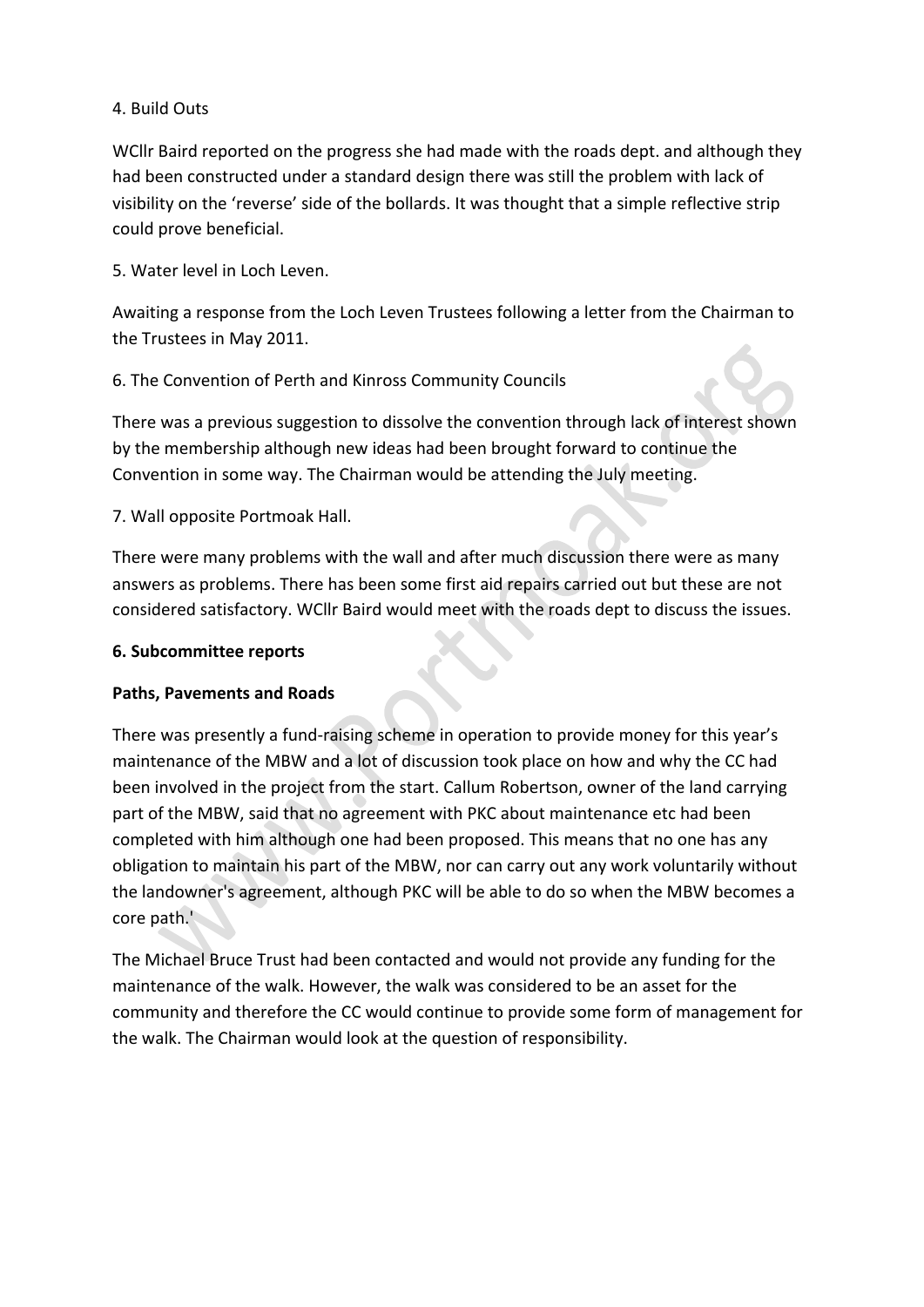# **Planning**

Cllr Cairncross explained that there had only been one planning application during the last month, solar panels on a property in Scotlandwell, and the CC would not be making any comment.

The number of planning applications between Jan to June 2011 compared with the same period last year is considerably lower.

Certain long term issues/problems re the planning system are now part of a review system being conducted by P&KC Legal Services together with P&KC Planning services. CCllrs Cairncross and Strang Steel would be meeting with both depts. to discuss relevant planning issues especially in relation to the new development at Scotlandwell. CCllr Cairncross would keep WCllr Baird informed of any future meetings with P&KC to enable her attendance.

With regard to specific issues at the Scotlandwell development CCIIr Forde stated that what had been agreed on the planning approval notice had not in reality been carried out. CCllr Strang Steel confirmed that what had been agreed on the plans should in fact be what is carried out.

The Vane Farm application, discussed at a previous CC, was still being considered by P&KC.

# **7. 
 AOCB**

1. 'Tayplan' would be organising public meetings to explain the long term planning for the area. There was more information on the Tayplan website.

# 2. Herbicide spraying.

This had caused considerable comment and problems throughout Portmoak. Resident's property had been destroyed and the law had been disregarded on the SSSI sites.

There had been a number of reasons put forward by P&KC why this spraying had occurred but none was considered to be looking at the basic cause of the problem which was the contract between P&KC and the contractors.

Information was given to the meeting by WCIIr Baird that P&KC were meeting with a number of residents of Portmoak on 15.6.11 although this information had not been given to the CC prior to the meeting.

WCllr Baird agreed to try and receive a copy of the contract between P&KC and the contractors responsible for the herbicide spraying.

WCIIr Baird informed the meeting that road verge grass cutting would only be carried out once this year.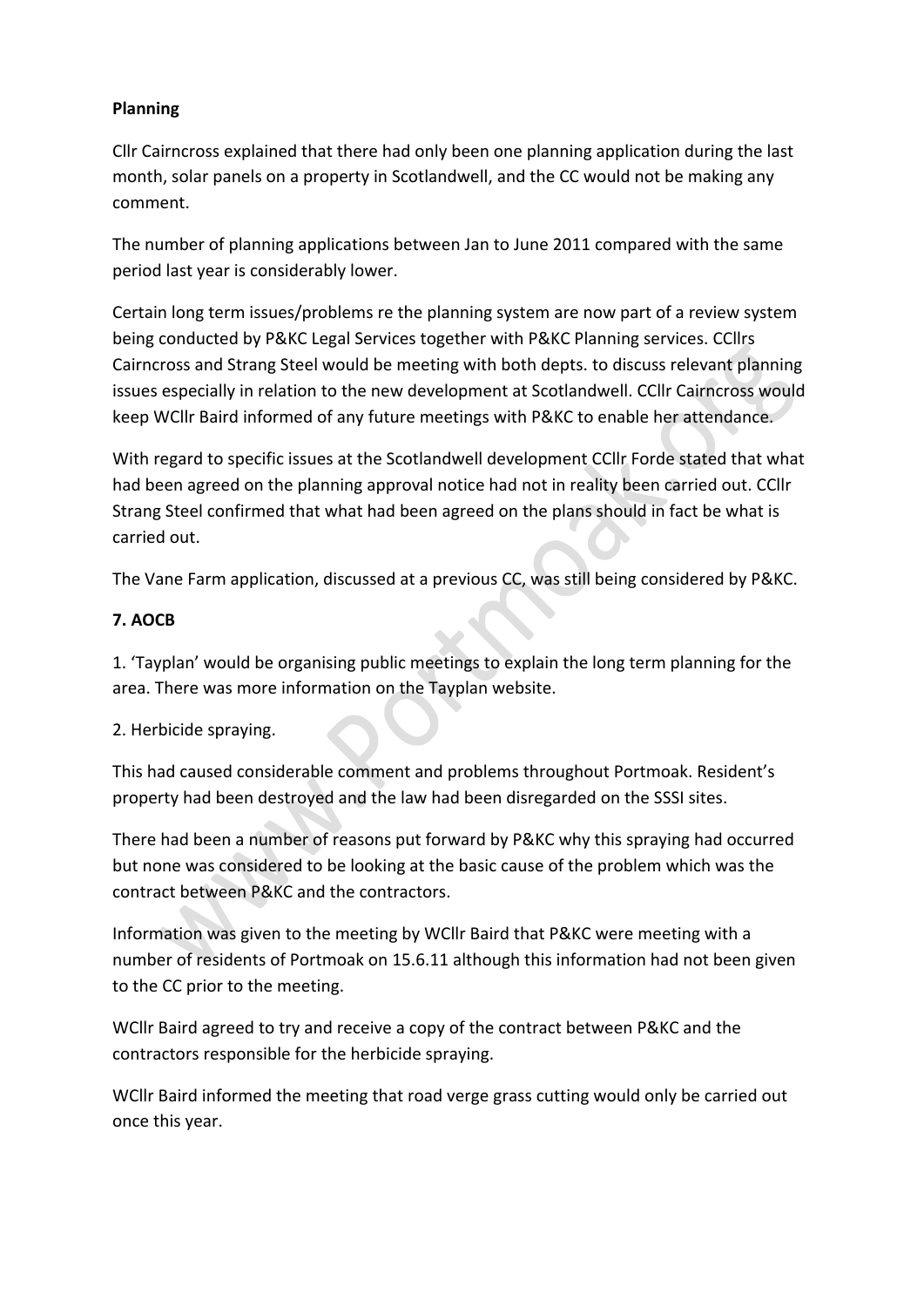# 3. Gorse cutting on the hill.

It had earlier been reported by the owner of the hill that gorse would be cut and burnt (because the SNH approved method was not practical). However, some gorse had been left where it had been cut and not burnt. It was thought that this could create two problems, a future fire hazard from the continual drying out of the gorse and the blocking of the burn.

(It had been reported previously that the main burn running through Kinnesswood had been blocked with fallen gorse and this had caused the burn to overflow into the sheep field and then flooded properties in Whitecraigs. This was cleared by local residents who reacted immediately to the problem.)

However the owner of the hill suggested that the gorse which was lying in this area would disintegrate through time and be dispersed by the animals using the hill. He agreed that it was his responsibility to make sure that the burn did not overflow and create problems to villagers in Kinnesswood and therefore a regular inspection and maintenance programme was required.

There was evidence of certain works carried out on the hill e.g. steps being cut into the steep part of the land behind the water tank at Kinnesswood, which did not have the permission of the landowner. It was agreed that it was not just common decency but obligatory to speak to the landowner before any consideration of such works was contemplated. 

4. A resident e mailed the CC with information on problems with a barn at Wester Balgedie and the possible problems of falling timbers and flying tin sheets during states of inclement weather.

The day after the e mail had been received by the CC, CCIIr Cairncross reported that a JCB had arrived on site and it was thought that the JCB would rectify the above problems. However, it now transpired that the two instances were not connected and the original problem still existed.

Although P&KC had requested the owner of the barns to sort out the problem within a specified timescale it had not been possible to contact the responsible P&KC office to confirm the present situation, possibly, due to the relocation of offices from the County Buildings in Kinross.

# 5. Recycling point Scotlandwell

The CC had been notified by P&KC that the recycling point at Scotlandwell would cease with immediate effect. The CC had not originally supported the idea of this recycling point.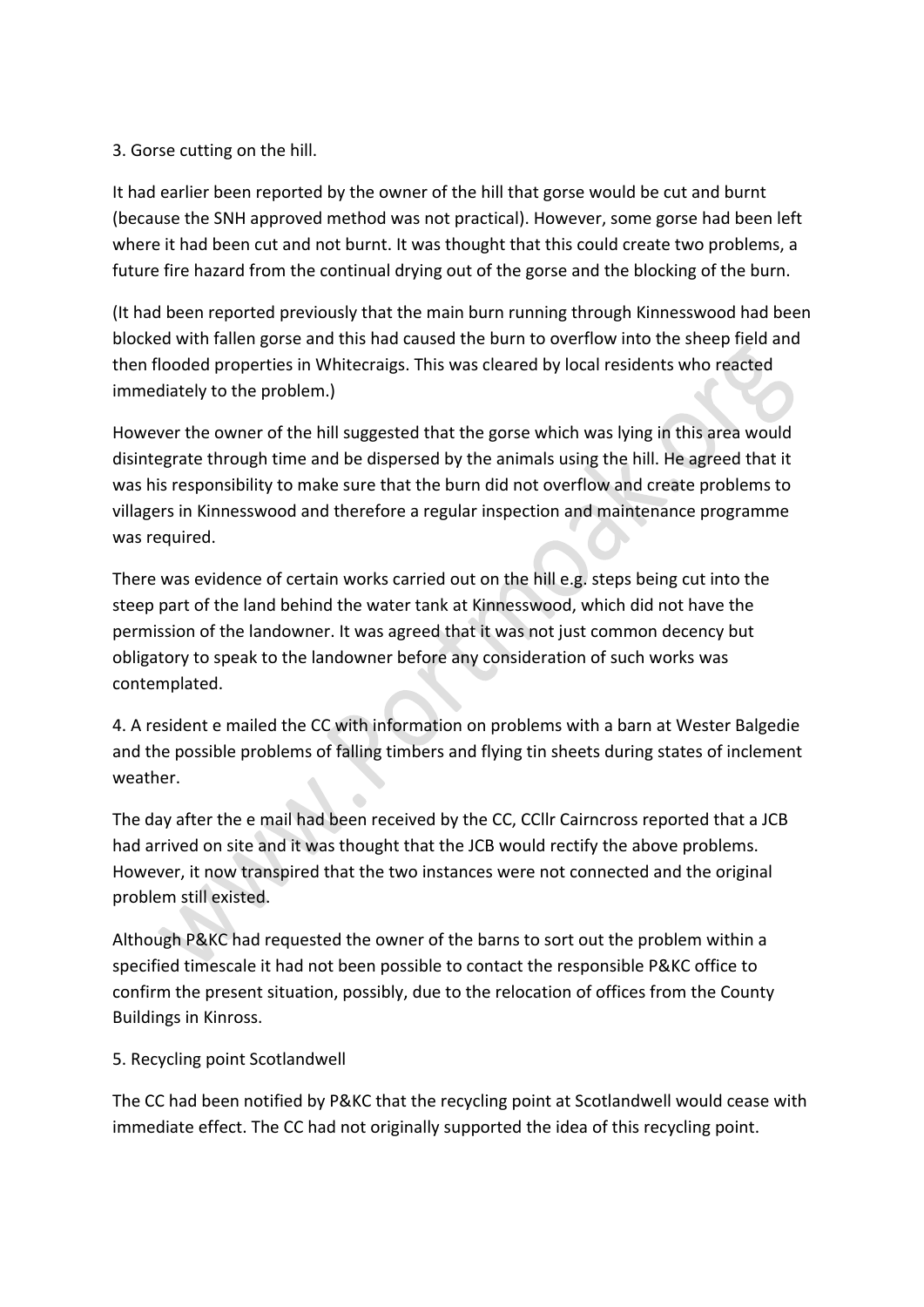6. A resident raised the issue of the state of the Causeway in Scotlandwell especially in light of the number of accidents which had occurred on this stretch of road with specific regard to the apparent collapse of the road in certain stretches which seemed to attract vehicles into the verge. This had been reported to the police by the Chairman. WCllr Baird agreed to discuss the issues with P&KC roads dept.

7. A resident raised the issue of when the 40 mph signs were going to be in place and whether consideration should be given to introducing a further speed limit of 20 mph in certain areas.

WCllr Baird agreed to investigate these issues.

## **8. Communications since last meeting**

- 14.6.11 P&KC Decision List
- 7.6.11 P&KC Removal of recycling point, Scotlandwell
- 7.6.11 P&KC Weekly list
- 7.6.11 P&KC Decision list
- 2.6.11 Letter from resident re spraying on private ground
- 2.6.11 P&KC Tayplan
- 31.5.11 Community Based re ablement
- 31.5.11 P&KC Cashback for communities
- 30.5.11 P&KC Weekly list and Decision list
- 27.5.11 P&KC Drop in event at Common Grounds
- 26.5.11 E mail from resident re barn at Wester Balgedie
- 26.5.11 CPKCC re planning objections
- 26.5.11 PKCTG Notice of AGM
- 25.5.11 P&KC Community Capacity Building
- 24.5.11 E mail from resident re spraying of herbicide throughout Portmoak
- 18.5.11 P&KC Weekly list / Decision list
- 16.5.11 Milnathort festival
- 16.5.11 P&KC Armed forces day